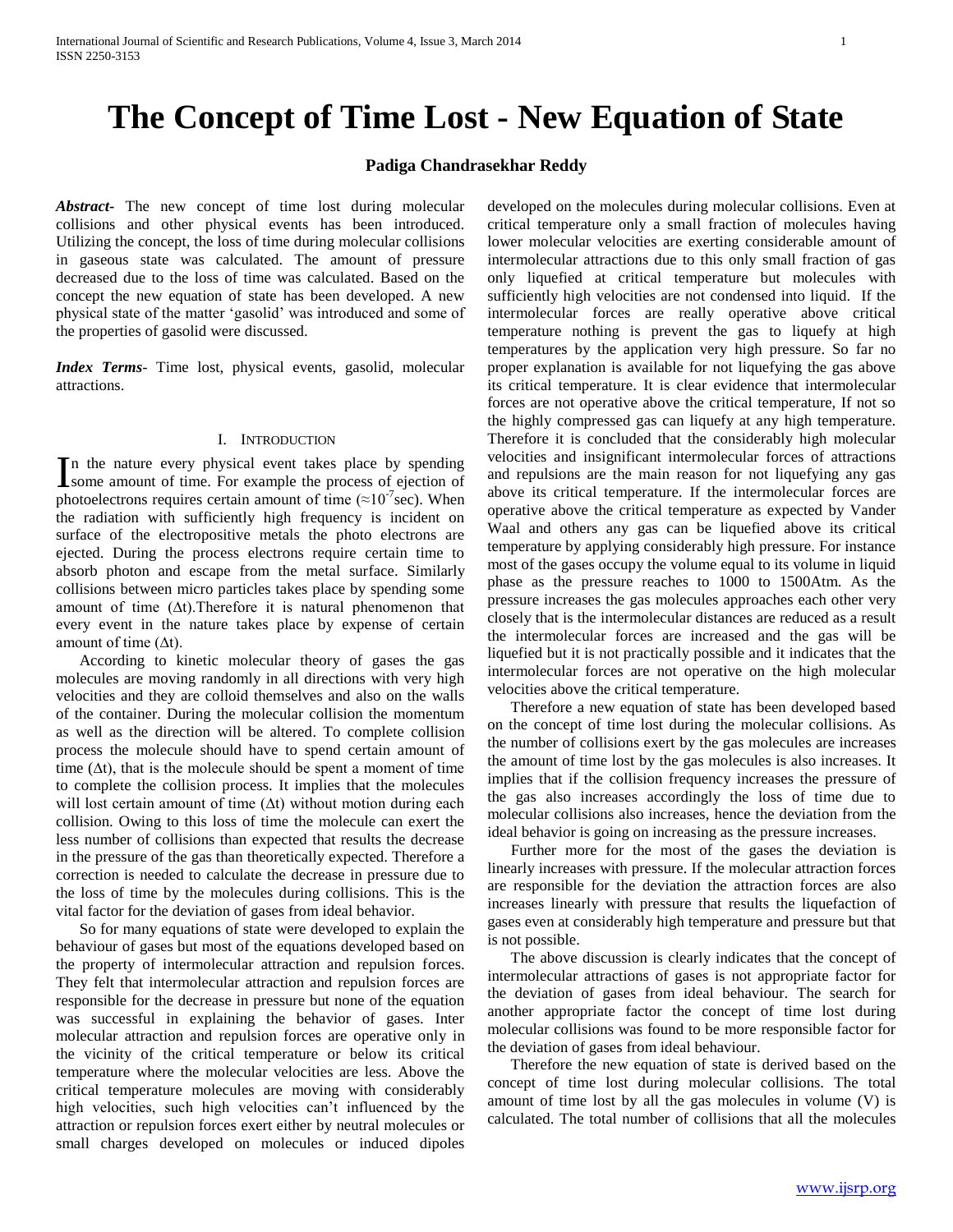International Journal of Scientific and Research Publications, Volume 4, Issue 3, March 2014 2 ISSN 2250-3153

can't exert due to the loss of time and the reduced pressure due to this loss of time was calculated.

#### II. DERIVATION OF AN EQUATION FOR THE PRESSURE OF GAS

 Consider a cube of length '**l'** enclosed with 'n' molecules of gas of molecular weight 'm' moving with RMS velocity 'C'. The velocity component is resolved into three components along three coordinate axis 'x', 'y' and 'z' as  $C_x$ ,  $C_y$  and  $C_z$ 

(1) <sup>2</sup> <sup>2</sup> <sup>2</sup> <sup>2</sup> *C C<sup>x</sup> C<sup>y</sup> C<sup>z</sup>*





 Consider the molecule is moving along with 'x' axis strikes on the face ABCD of the cube communicate a momentum  $\text{`mc}_x$ '. Further, since the collision is perfectly elastic the molecule will rebounds from the face ABCD with the same velocity, so that the change in its momentum during the collision on ABCD.

$$
mc_x - [-mc_x] = 2mc_x
$$

 After recoil, the molecule travels to the opposite face EFGH and collides with it rebounds and travels back to the face ABCD after covering the distance '2**ℓ'.**

 The number of collisions per unit time which the molecule can makes with ABCD  $= C_x / 2l$ 

 Therefore the time taken by the molecule for the two successive collisions on ABCD =  $2\ell/C_{\bf x}$ 

The loss of time during each of the collision is '∆t'

The loss of time during the  $\sqrt{2l}$ *Cx* 2*l* collisions is  $=$ *t l*  $\frac{C_x}{\cdot}$   $\Delta$ 2

$$
\frac{C_x}{2l}
$$

=

This time is wasted by the molecule during  $2l$  collisions, by taking into consideration it is possible to calculate the loss of collisions during this time.



*t l*  $\frac{C_x}{\sigma^2}$  $\Delta$ 'time the molecule will make *t l C l*  $\frac{C_x}{C_x} \times \frac{C_x}{C_x} \Delta$  $2l$  2l  $\rightarrow$ 

 In ' collisions. But these collisions are not exerted by the molecule due to the loss of time during the collisions. By taking these collisions into account the total number of collisions exerted by

$$
=\frac{C_x}{2l} \times \frac{C_x^2}{4l^2} \cdot \Delta t
$$

The rate of change of momentum

. (2) 2 4 2 2 2 *t l C l C mC <sup>x</sup> <sup>x</sup> x*

$$
\frac{mC_x^2}{l} \times \frac{mC_x^3}{2l^2} \Delta t
$$

the molecules

 According to the Newton's second law the impressed force = Rate of change of momentum

 $f_x$  =

$$
\frac{mC_x^2}{l} \times \frac{mC_x^3}{2l^2} \Delta t
$$

Since pressure is force per unit area, the pressure  $P_x$  on the face ABCD.

$$
P_x = \frac{f_x}{l^2} = \frac{mC_x^2}{l^3} \times \frac{mC_x^3}{2l^4} \Delta t
$$

Similarly, if  $P_y$  and  $P_z$  are representing pressure on the faces EFBA and FBCH which are perpendicular to the 'Y' and 'Z' axis respectively. Then

$$
P_{y} = \frac{mC_{y}^{2}}{l^{3}} \times \frac{mC_{y}^{3}}{2l^{4}} \Delta t
$$

$$
P_{z} = \frac{mC_{z}^{2}}{l^{3}} \times \frac{mC_{z}^{3}}{2l^{4}} \Delta t
$$

and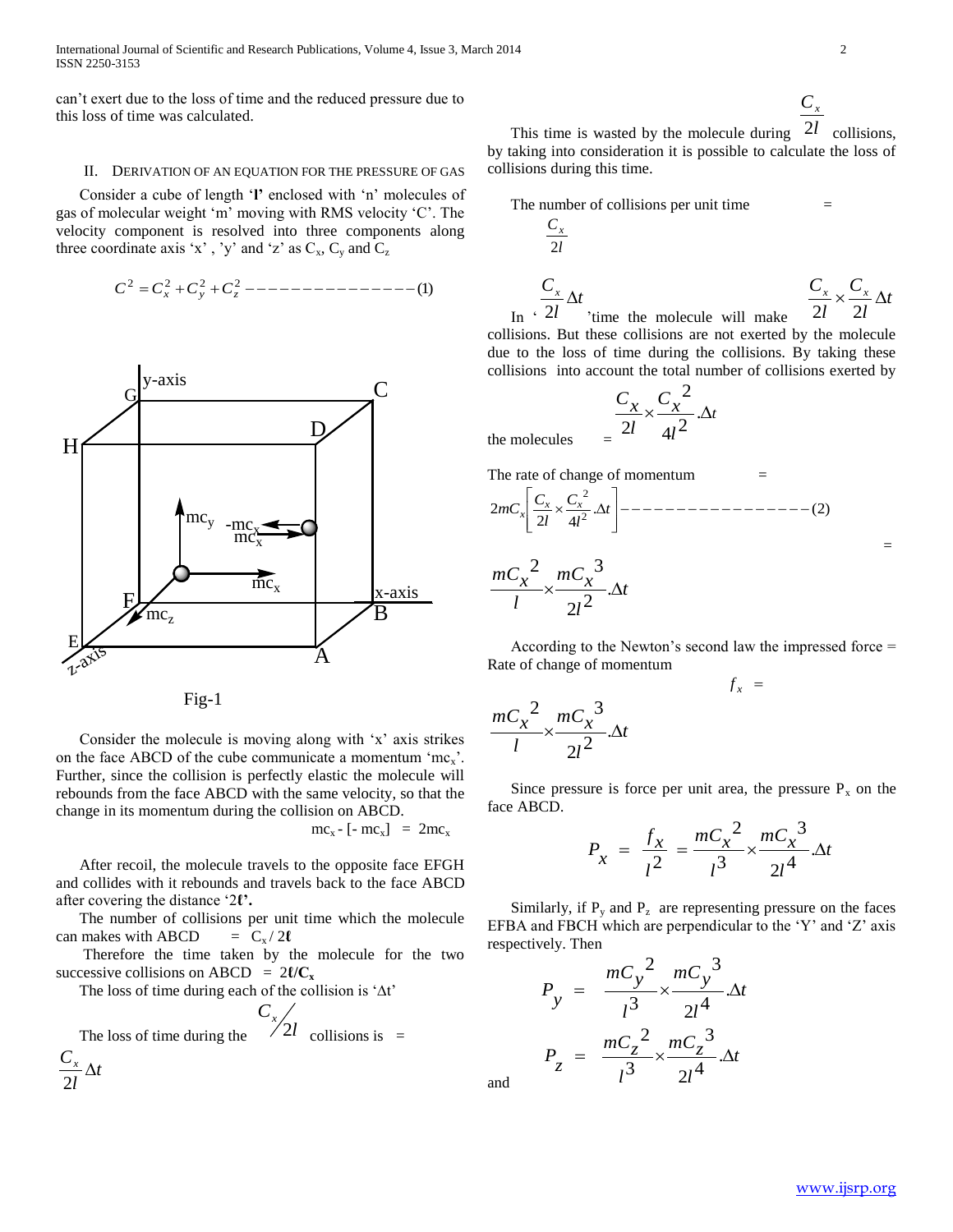$$
P = \frac{P_x + P_y + P_z}{3} = \frac{1}{3} \left[ \frac{mc^2}{l^3} + \frac{mc^3}{2l^4} \Delta t \right] - \cdots - \cdots - \cdots - (3)
$$

 It is the pressure exerted by one molecule. Therefore the total pressure exerted by 'n' number of molecules present in the container of volume 'V'

P  
\n
$$
\frac{1}{3} \left[ \frac{mnc^2}{V} + \frac{mnc^2}{V} \cdot \frac{C}{l} \Delta t \right] \quad \therefore l^3 = v \text{ volume}
$$
\nP  
\n
$$
\frac{1}{3V} mnc^2 \left[ 1 + \frac{C}{l} \Delta t \right] \quad -- - - - - - - - - (4)
$$

$$
P = P^1 + P^1 \frac{C}{l} \Delta t \quad ---
$$

 $P<sup>1</sup>$  is the observed pressure

*C*

 $l$  is the number of collisions made by the molecule in unit time.

Actually the number of collisions made by the molecule in unit *C*

time is called collision frequency  $(\eta)$  and is equal to  $\eta = \lambda$  $C = RMS$  velocity of molecule;  $\lambda$  = mean free path; P =

*Actual pressure;*  $P^l = Observed pressure$ ;  $d = density of$ *the gas;*  $R = Universal$  *gas constant; T = Absolute Temperature;*  $\gamma = V$ *iscosity of the gas; The value of*  $\gamma$ <sup>*n*</sup>, *is the collision dRT* 4

frequency and calculated with the equation  $\theta = \frac{3\pi m\gamma}{2m}$ 

The value of  $\Delta t'$ , from collision theory is approximately 10<sup>-</sup>  $18$ sec

 Therefore the equation of state for the gases above the critical temperature is

$$
P^{1} (1 + \frac{\eta \Delta}{t}) V = RT
$$

In the above equation the loss of time  $\Delta t$  during the collisions depends on the velocity of the molecules, hence it is temperature dependent and the number of collisions  $\cdot \eta$ , is both pressure and temperature dependent.

The maximum number of collisions made by the molecule  $\eta$ does not exceed 1/ $\Delta t$ . It implies that  $\eta \Delta t$  is never equals to '1'. As the product of the number of collisions executed by the

 $= P^{1} + P^{1}$   $\frac{C}{A} \Delta t$   $--- -\frac{L}{B}$  =  $\frac{L}{B}$  =  $\frac{L}{C}$  =  $\frac{L}{C}$  =  $\frac{L}{C}$  =  $\frac{L}{C}$  =  $\frac{L}{C}$  =  $\frac{L}{C}$  =  $\frac{L}{C}$  =  $\frac{L}{C}$  =  $\frac{L}{C}$  =  $\frac{L}{C}$  =  $\frac{L}{C}$  =  $\frac{L}{C}$  =  $\frac{L}{C}$  =  $\frac{L}{C}$  = molecule and the loss of time during each collision approaches near to unity the gases behaves like a solid. The translatory motion is almost seized. Since each molecule is closely surrounded by number of highly populated gas molecules. Such closely surrounded molecules do not allow the molecule to move away from its position so easily. At such instance gas molecules are only vibrating among the surrounded molecules and making collisions with them like the particles in the solid. Most of the kinetic energy of the molecules is converted into vibrational energy. When  $\mathbf{u}$   $\Delta t$ ' value tends to reach unity gases differs widely from behavior of gases and gas laws. As the pressure of the gases increased to 1000 to 1500Atm they occupy the volume almost equal to its volume in liquid phase. The difference between gases and liquid is that the intermolecular forces of attractions and repulsions are present in liquid state but intermolecular forces of repulsions are only present among the electron clouds of the surrounded molecules in gaseous state. At that instance gas can be compressed to the insignificant extent. Further compression of gas requires very high extent of force. Therefore at such conditions the compressibility of gases is nearly equal to the liquids and solids. Such state of the gas is named as *'***G***asolid'.* In the state of gasolid gas do not obey gas

> $\mathfrak{g}$  energy of  $\mathcal{A}$ 3  $\frac{1}{2}$   $\frac{1}{2}$   $\frac{1}{2}$   $\frac{1}{2}$   $\frac{1}{2}$   $\frac{1}{2}$   $\frac{1}{2}$   $\frac{1}{2}$   $\frac{1}{2}$   $\frac{1}{2}$   $\frac{1}{2}$   $\frac{1}{2}$   $\frac{1}{2}$   $\frac{1}{2}$   $\frac{1}{2}$   $\frac{1}{2}$   $\frac{1}{2}$   $\frac{1}{2}$   $\frac{1}{2}$   $\frac{1}{2}$   $\frac{1}{2}$   $\frac{1}{2}$  *V* kinetic energy of the gas molecules is converted into the<br>
> vibrational **annual** of molecules. Hence the molecules are state of gasolid as the value of ' $\eta$   $\Delta t$ ' tends to unity most of the vibrational  $\alpha$  energy of molecules. Hence the molecules are vibrating among the surrounding molecules. Since molecules are closely packed in gasolid state they experienced very strong repulsive forces due to electron clouds of the molecules. The difference between supercritical liquid and gasolid is that the former one is an equilibrium state between liquid and gaseous states of gas in the vicinity of critical temperature where as the gasolid is the purely gaseous state in which the translatory motion is almost seized and the gas can't be compressed further.



III. EXPLANATION FOR THE BEHAVIOUR OF GASES AT DIFFERENT TEMPERATURES AND PRESSURE

### *a) At high temperature and low pressure:*

 At high temperature the molecular velocities are high therefore the loss of time during each collision  $\Delta t$  is very low hence the loss of pressure is also very low. But at low pressure